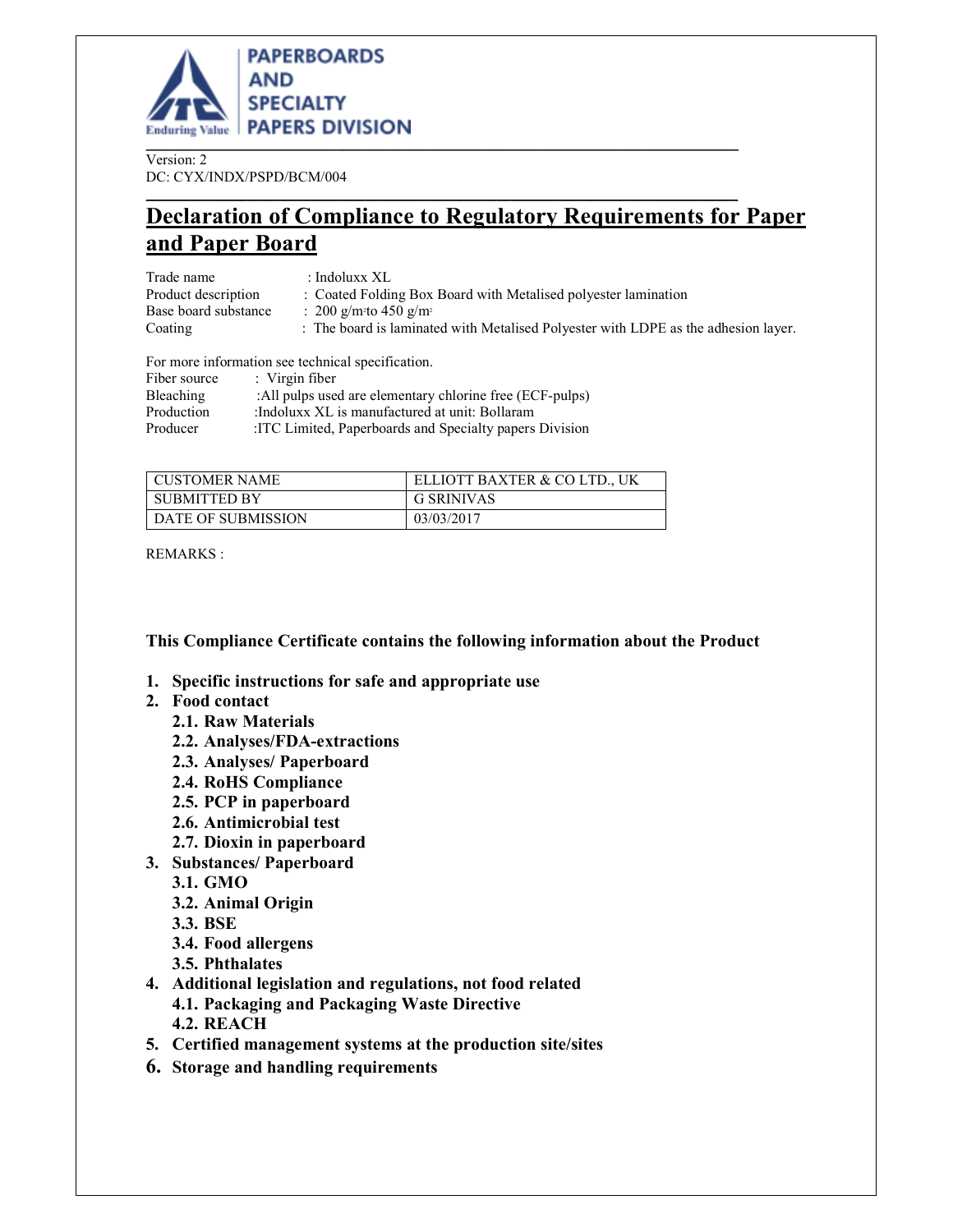

# **1. Specific instructions for safe and appropriate use**

This Indoluxx XL is intended for packaging dry foodstuffs, aqueous, acidic, low alcoholic  $< 5\%$  (v/v) and fatty foodstuffs. The information given in this certificate is based on written confirmations of our chemical suppliers as well as evaluations and analyses made by and the certificate of compliance given by an independent research laboratory, TUV SUV South Asia, Product Certification Services.

Please note that the top clay coated side of the board is suitable for printing and is generally not intended for contact with any food.

This Indoluxx XL is suitable for use under the following conditions of temperature and time. Please also see storage conditions.

- Freezer/fridge (-20°C to 5°C more than 24 hrs)
- Room temperature (up to  $40^{\circ}$ C for more than 24 hrs)

With aqueous, acidic and fatty foodstuffs also

- Hot-fill (heating up to 70°C for up to 2h or heating up to 100°C for up to 15min)
- Microwave oven \*
- Conventional oven (max. 220°C and 30 min)

\* It is the responsibility of the packer of the finished packages to ensure that the package is safe to use in the intended conditions (W/min) taking into account all relevant information e.g. the shape and size of the package and packaged food.

# **2. Food contact**

We hereby declare that the Indoluxx XL before conversion complies where applicable and under foreseeable Conditions of use with the relevant requirements of;

Regulation (EC) No 1935/2004 on materials on materials and articles intended to come into contact with food Regulation (EC) No 2023/2006 on good manufacturing practice for materials and articles intended to come into contact with food

# **2.1.Raw materials**

# *Paperboard*

For the purpose to achieve high chemical and microbiological purity only virgin fibers and food contact approved chemical additives are used as raw material in the production of paperboard. The pulp and paper manufacturing process conforms to established technology involving the use of generally recognized chemicals. All chemical additives used as raw materials for the paperboard are mentioned in the following regulations. Information below is based on the written confirmation of our chemical suppliers and analysis performed on the paperboard.

The **paperboard** complies where applicable and under foreseeable conditions of use with;

- Regulation (EC) No 1935/2004 on materials on materials and articles intended to come into contact with food
- Regulation (EC) No 2023/2006 on good manufacturing practice for materials and articles intended to come into contact with food
- German BfR Recommendation XXXVI, Paper and board (2009)
- German BfR Recommendation XXXVI/2, Paper and board (2009)
- US FDA CFR 21, §176.170: Paper and Paperboard Components (2010)
- US FDA CFR 21, §176.180: Paper and Paperboard Components (2010)

## Fluorescent whitening agents

We hereby confirm that fluorescent whitening agents or optical brightening agents are added in the production of the board.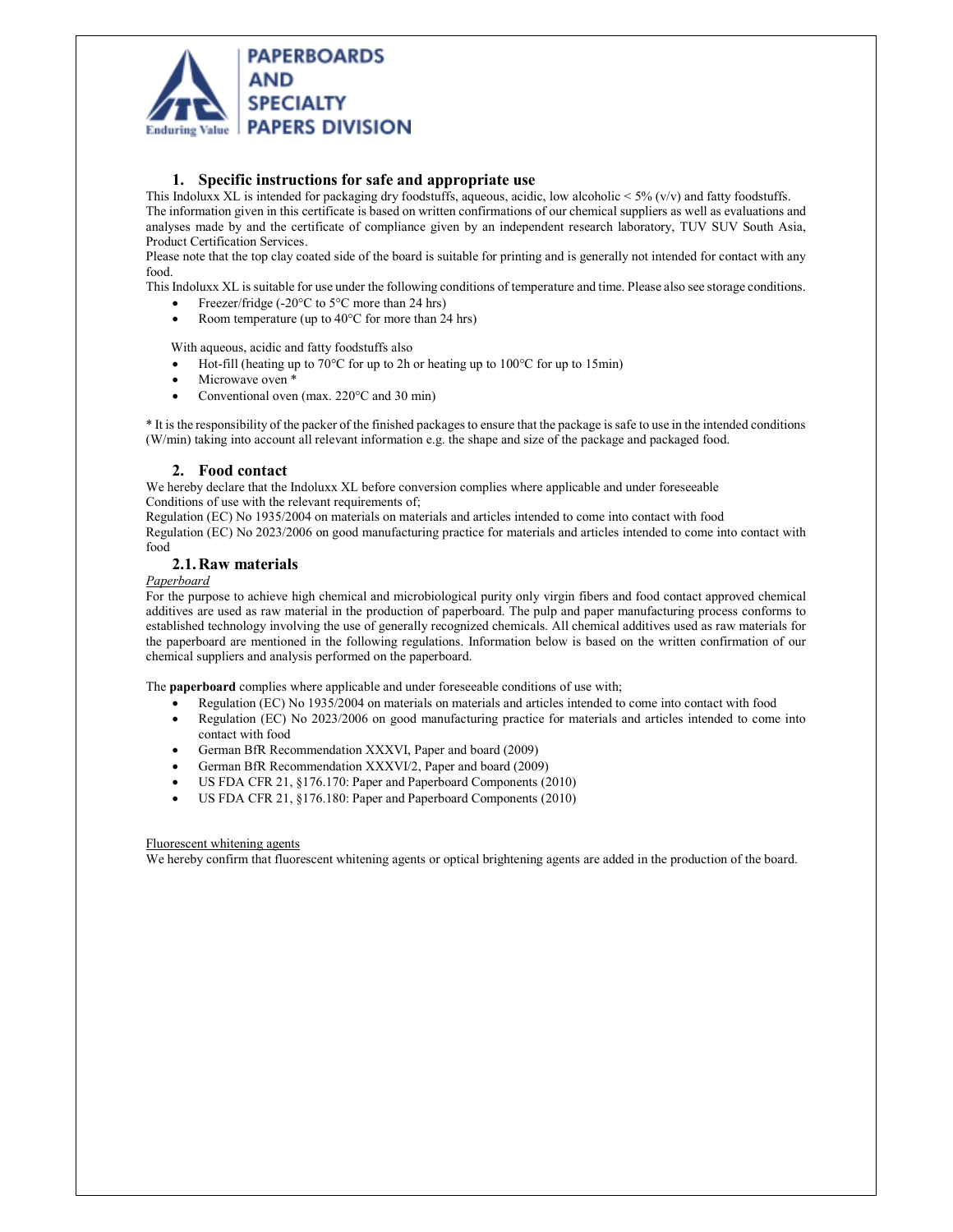

*FDA-extractions* 

The following extractions have been performed on representative samples of **Indoluxx XL** to meet the FDA 21 CFR §176.170 and 176.180 and BfR 36 BGVV Guidelines The limits stipulated in the FDA 21 CFR § 176.170 and 180, BfR 36 BGVV have not exceeded.

| Simulant       | <b>Contact Time</b> | Temperature     | Extractives( $mg/in^2$ ) | LOQ(mg/in <sup>2</sup> ) |
|----------------|---------------------|-----------------|--------------------------|--------------------------|
| Water          | 2 hours             | $250^{\circ}$ F | < 0.5                    | $\leq 0.5$               |
| Water          | 48 hours            | $70^{\circ}$ F  | < 0.5                    | $\leq 0.5$               |
| n-heptane      | 2 hours             | $150^{\circ}$ F | < 0.5                    | $\leq 0.5$               |
| n-heptane      | 30 minutes          | $150^{\circ}$ F | < 0.5                    | $\leq 0.5$               |
| n-heptane      | 2 hours             | $70^{\circ}$ F  | < 0.5                    | $\leq 0.5$               |
| n-heptane      | 30 minutes          | $70^{\circ}$ F  | < 0.5                    | $\leq 0.5$               |
| 10 % alcohol   | 2 hours             | $150^{\circ}$ F | < 0.5                    | $\leq 0.5$               |
| 10 % alcohol   | 48 hours            | $150^{\circ}F$  | < 0.5                    | $\leq 0.5$               |
| $10\%$ alcohol | 2 hours             | $70^{\circ}$ F  | < 0.5                    | $\leq 0.5$               |
| 20 % alcohol   | 48 hours            | $70^{\circ}$ F  | < 0.5                    | $\leq 0.5$               |
| 20 % alcohol   | 2 hours             | $150^{\circ}$ F | < 0.5                    | $\leq 0.5$               |
| 50 % alcohol   | 2 hours             | $150^{\circ}$ F | < 0.5                    | $\leq 0.5$               |
| 50 % alcohol   | 48 hours            | $70^{\circ}$ F  | < 0.5                    | $\leq 0.5$               |
| 50 % alcohol   | 48 hours            | $70^{\circ}$ F  | < 0.5                    | $\leq 0.5$               |
| Acetic Acid    | 2 hrs               | $150^{\circ}$ C | < 0.5                    | $\leq 0.5$               |
| Acetic Acid    | 48 hrs              | $70^{\circ}$ C  | < 0.5                    | $\leq 0.5$               |

# **2.3.Analyses / Paperboard**

*Heavy metals in paperboard* 

**Indoluxx XL** complies with the requirements in BfR Empfehlungen XXXVI, Paper and Board (2009).

| Cadmium (Cd)        | $< 0.1$ mg/kg    |
|---------------------|------------------|
| Mercury (Hg)        | $< 0.1$ mg/kg    |
| Lead (Pb)           | $\leq 1$ mg/kg   |
| Arsenic (As)        | $<$ 0.1 $mg/kg$  |
| Hexavalent Chromium | $<$ 0.5 $mg/Kg$  |
| Tin                 | $\langle$ lmg/Kg |
| Tungsten            | $\langle$ lmg/Kg |
| Gold                | $\langle$ lmg/kg |
|                     |                  |

*2.4. RoHS Compliance* 

The **paperboard (Indoluxx XL)** complies with the requirements of **RoHS Directive 2011/65/EU**.

### *2.5. PCP in paperboard*

The **paperboard** complies with the requirements for pentachlorophenol (PCP) in BfR Empfehlungen XXXVI, Paper and Board (2009). Analyses have been performed on representative board samples for pentachlorophenol (PCP) according to EN ISO15320. The amount of PCP is < 0.15 mg/kg which is the acceptable limit.

#### *2.6. Antimicrobial test*

The **paperboard** fulfils the requirements in BfR XXXVI. Determinations have been performed on representative board samples regarding the transfer of antimicrobial constituents according to EN 1104. There was no inhibition zone detected i.e there was no transfer of antimicrobial constituents. We do not add surface biocides on top of the board which can also be seen in the result.

#### 2.7. Dioxin in paperboard

The content of polychlorinated dibenzo-p-dioxins (PCDDs) and polychlorinated dibenzofurans (PCDFs) expressed in World Health Organization (WHO) and NATO/CCMS toxic equivalents in paperboard are below 1 ng/kg board. The **paperboard** does not contain "dioxin-like" coplanar polychlorinated biphenyls (PCBs) above 0.1mg/dm² board.

## **3. Substances / Paperboard\_**

Intentionally added shall mean deliberately utilized in the formulation of a material or component where its continued presence is desired in the final product to provide a specific characteristics, appearance or quality. Please note that we do not analyze the board for the substances listed below.

Nano Material: No Nano material is used in the manufacture of the product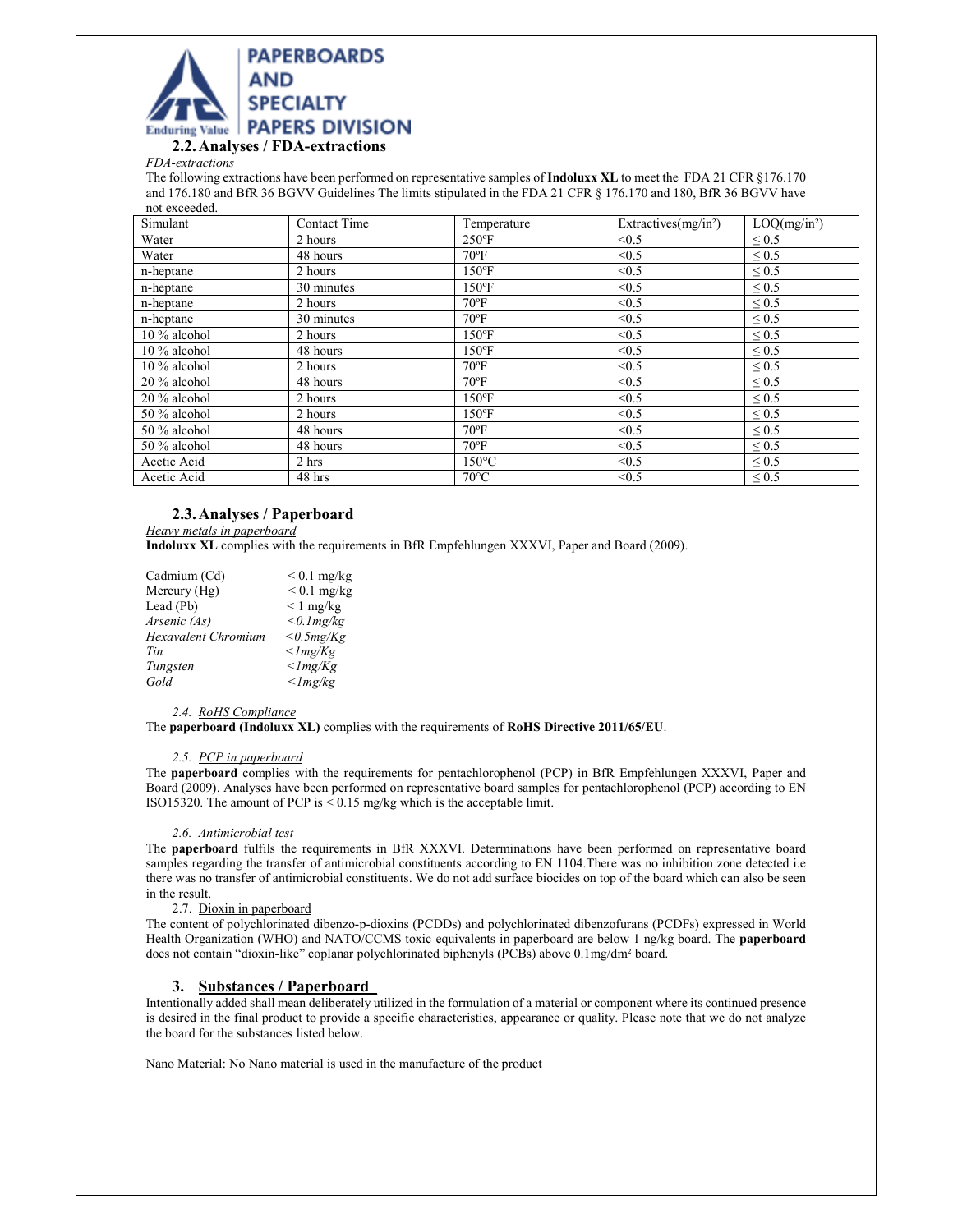

We hereby confirm that genetically Modified Organisms (GMO) in accordance with "Environmental site on GMO" are **not** intentionally added in the production of board. Our suppliers can however not exclude adventitious and technically unavoidable contamination. This information is based upon information given by our chemical suppliers.

http://ec.europa.eu/environment/biotechnology/index\_en.htm

andhttp://europa.eu/rapid/pressReleasesAction.do?reference=MEMO/04/85&format=HTML&aged=0&language=EN&guiL anguage=en

*Regulation 1830/2003 on traceability and labelling of GMO*; "The adventitious or technically unavoidable presence of GMcrops in conventional crops may occur as a result of seed production, cultivation, harvest, transport and processing. As long as the level of such contamination remains below the current 0.9 % legislative limit, food ingredients can be considered as not being produced from GM raw materials."

## *3.2. Animal origin*

We hereby confirm that no additive of animal origin is intentionally added in the production of board. This information is based upon information given by our chemical suppliers.

# *3.3. BSE*

We hereby confirm that no substances causing Transmissible Spongiform Encephalopathies, TSEs including Bovine spongiform encephalopathy, BSE and CreutzfeldtJakob Disease, JCD is intentionally added in the production of board. This information is based upon information given by our chemical suppliers.

## *3.4. Food allergens*

We hereby confirm that, with reference to the US FDA Food Allergen Labelling and Consumer Protection Act (FALCPA) and the EU Directive 2003/89/EC, the following food allergens or products derived thereof are **not** intentionally added for the manufacture of board:

- Cereals containing gluten and products thereof
- Crustaceans and products thereof
- Eggs and products thereof
- Fish and products thereof
- Peanuts and products thereof
- Soybeans and products thereof
- Milk and products thereof
- Nuts and products thereof
- Celery and products thereof
- Mustard and products thereof
- Sesame seeds and products thereof
- Sulphur dioxide and sulphites at concentrations that may cause transfer from food packaging into food exceeding 10 mg/kg expressed as SO2.

Consequently the products may reasonably be expected not to contain allergenic proteins. This information is based upon information given by our chemical suppliers.

## *3.5. Phthalates*

We hereby confirm that no phthalates are intentionally added in the production of Indoluxx XL. This information is based upon information given by our chemical suppliers and tests done on the product.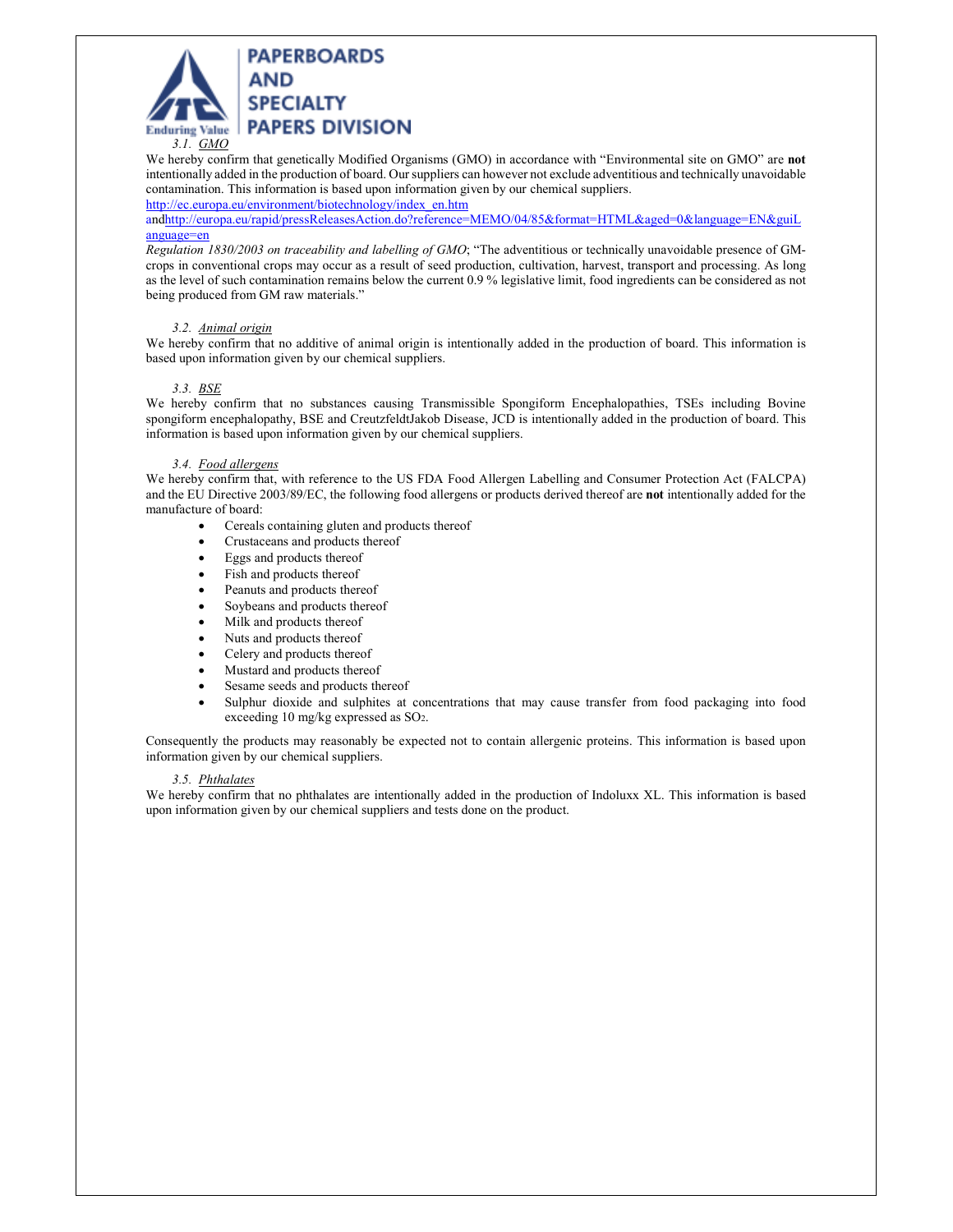

## *4.1. Packaging and Packaging Waste Directive*

**Indoluxx XL** complies with the Packaging and Packaging Waste directive 94/62/EC amended by 2004/12/EC.

- The sum of lead, cadmium, mercury and hexavalent chromium in the board is less than 100 ppm (EN 13428).
- The level of substances hazardous\* to the environment in the board is less than 0.1 % (EN 13428).

The board is suitable for recovery by;

- Material recycling (EN 13430)
- Energy recovery (EN 13431)
- *4.2. REACH*

The aim of REACH is to improve the protection of human health and the environment through the better and earlier identification of properties of chemical substances. The REACH regulation gives greater responsibility to industry to manage the risks from chemicals and to provide safety information on the substances. REACH requires an extensive information exchange in the supply chain in order to fulfil all obligations.

Our obligations in REACH are as a downstream user and as a manufacturer of substances and articles. To secure REACH compliance from our suppliers we have insisted on compliance to REACH. For the substances that we manufacture and where REACH demands registration we have done or we will do the registrations according to the timelines set in the REACH regulation.

Cellulose pulp is defined as a substance and exempted from registration according to appendix IV. Our paper and board grades are defined as articles without intended release according to REACH. Consequently this means that registration doesn't apply for our paper and board grades.

If any of our articles contains above 0.1% (w/w) of a **S**ubstance of **V**ery **H**igh **C**oncern that will be published on the Candidate List we will inform you as REACH requires. We continuously follow the development of the Candidate List and the substances for authorization. To our knowledge today none of our articles contain any **S**ubstance of **V**ery **H**igh **C**oncern that is on the Candidate List in a concentration above 0.1% (w/w).

# **5. Certified management systems at the production site/sites**

Different Certifications are as follows: *Board production and lamination process*  ISO 9001 ISO 14001 OHSAS 18001 FSC®CoC BRC/IOP

# **6. Storage and handling requirements**

In order to secure/ensure product safety the product must be well wrapped and stored indoor, sheltered from rain and snow. The recommended storage conditions are at 55-65 % relative humidity and 20-25° C. We recommend consumption within 12 months from manufacturing date and after this time rights of claims normally disappear.